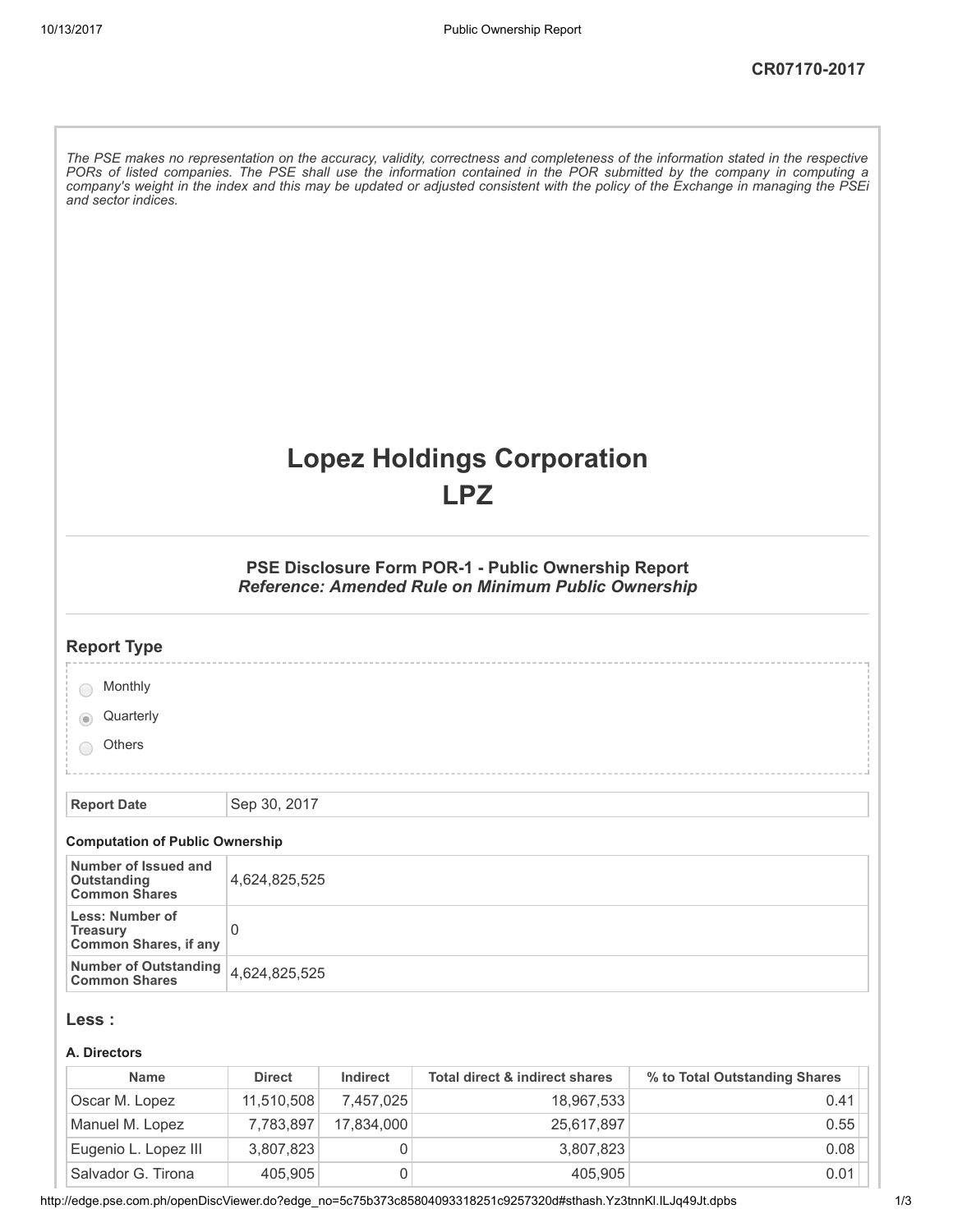| Washington Z. Sycip  |            |            |            |      |
|----------------------|------------|------------|------------|------|
| l Cesar E. A. Virata |            |            |            |      |
| Monico V. Jacob      |            |            |            |      |
|                      | 23,508,136 | 25,291,025 | 48,799,161 | 1.05 |

# B. Officers

| <b>Name</b>                      | <b>Direct</b> | Indirect | Total direct & indirect shares | % to Total Outstanding Shares |
|----------------------------------|---------------|----------|--------------------------------|-------------------------------|
| Oscar M. Lopez same as above     |               | 0        |                                |                               |
| Manuel M. Lopez same as above    |               | 0        |                                |                               |
| Eugenio Lopez III same as above  |               | 0        |                                |                               |
| Salvador G. Tirona same as above |               | 0        |                                |                               |
| Federico R. Lopez                | 2,002,857     | 2.000    | 2,004,857                      | 0.04                          |
| Miguel Ernesto L. Lopez          | 863,517       | 0        | 863,517                        | 0.02                          |
| Enrique I. Quiason               | 191,960       | 0        | 191,960                        |                               |
| Maria Amina O. Amado             | 435,788       | $\Omega$ | 435,788                        | 0.01                          |
|                                  | 3,494,122     | 2.000    | 3,496,122                      | 0.07                          |

# C. Principal/Substantial Stockholders

| <b>Name</b> | <b>Direct</b> | Indirect | Total direct & indirect shares | % to Total Outstanding Shares |  |
|-------------|---------------|----------|--------------------------------|-------------------------------|--|
| Lopez, Inc. | 2,428,575,045 |          | 2,428,575,045                  | 52.51                         |  |
|             | 2,428,575,045 |          | 2,428,575,045                  | 52.51                         |  |

#### D. Affiliates

| <b>Name</b>                                    | <b>Direct</b> | Indirect | <b>Total direct &amp; indirect</b><br>shares | % to Total Outstanding<br><b>Shares</b> |
|------------------------------------------------|---------------|----------|----------------------------------------------|-----------------------------------------|
| First Philippine Holdings Corp Pension<br>Fund | 50,000,000    |          | 50,000,000                                   | 1.08                                    |
|                                                | 50,000,000    |          | 50,000,000                                   | 1.08                                    |

#### E. Government

| <b>Name</b> | <b>Direct</b> | Indirect | Total direct & indirect shares | % to Total Outstanding Shares |
|-------------|---------------|----------|--------------------------------|-------------------------------|
| N/A         |               |          |                                |                               |
|             |               |          |                                |                               |

### F. Banks

| <b>Name</b> | <b>Direct</b> | Indirect | Total direct & indirect shares | % to Total Outstanding Shares |
|-------------|---------------|----------|--------------------------------|-------------------------------|
| N/A         |               |          |                                |                               |
|             |               |          |                                |                               |

#### G. Employees

| <b>Name</b> | <b>Direct</b> | Indirect | Total direct & indirect shares | % to Total Outstanding Shares |
|-------------|---------------|----------|--------------------------------|-------------------------------|
| N/A         |               |          |                                |                               |
|             |               |          |                                |                               |

# H. Lock-Up Shares

| <b>Name</b> | <b>Direct</b> | Indirect | Total direct & indirect shares | % to Total Outstanding Shares |
|-------------|---------------|----------|--------------------------------|-------------------------------|
| N/A         |               |          |                                |                               |
|             |               |          |                                |                               |

# I. Others

| <b>Name</b> | <b>Direct</b> | ndirect | Total direct & indirect shares | % to Total Outstanding Shares |  |
|-------------|---------------|---------|--------------------------------|-------------------------------|--|
| N/A         |               |         |                                |                               |  |